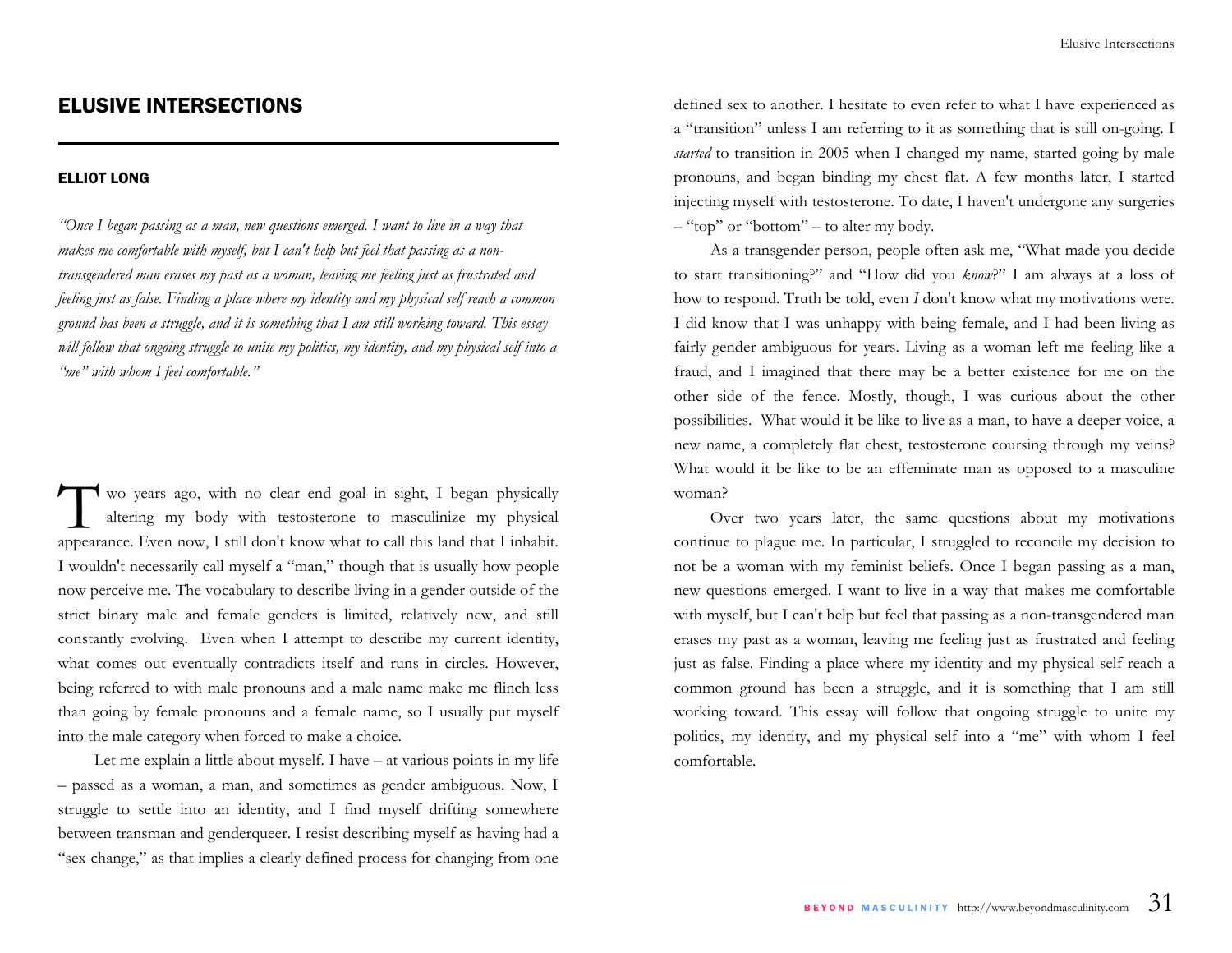### **Becoming a Transfeminist**

Prior to coming out as transgender, I was an outspoken radical dyke in my small Midwestern college town of Athens, Ohio. I became active in radical queer politics at Ohio University by staging protests, organizing events, planning and participating in street theater, and generally working for change. I marched in the hotly contested "women-only" Take Back the Night march, attended performances of *The Vagina Monologues*, served as the treasurer for several years of the aptly named "Swarm of Dykes" student organization, and participated in women-centric feminist events. Yet, despite my presence on campus as an out-and-proud dyke, I was internally struggling with my identity. I had been questioning my identity for years, but I lacked the vocabulary and exposure to ideas to know what I was questioning. Until that point, I had assumed that I was unhappy with the *kind* of woman that I was presenting. I flipped through several phases, one after the other, trying to find an identity and gender presentation that fit me. I went from a clueless nerdy girl to a goth to a hippie girl to a butch/androgynous dyke. As I continued to move further along the butch spectrum, I realized that even that didn't really fit. Eventually, I came to realize that my depression wasn't about what *kind* of woman I was; my depression was coming from being a woman in the first place.

 As an outspoken feminist, I didn't know how to explain to my peers or myself that I wanted to explore a male gender identity. As a young girl, I understood feminism to mean that I could do everything that boys could do. I could be strong and fiercely intellectual. I would refuse to be meek and docile, and one day, I would serve as a strong female role model for young girls. When I began considering changing my gender, I found myself confronting many of the arguments posed by the radical lesbian separatists against female-to-male transsexuals. Even though I didn't know of Janice Raymond (who in 1979 claimed transwomen "rape women's bodies" and accused transmen of being traitors and "'the lost women' to other women")

with the specific kind of separatist thinking she epitomized, the same kinds of thoughts and questions were crossing my mind when I was a young college student. If I was no longer presenting myself as a woman, would I be a "traitor" to the feminist cause? Did I want to be a man because I craved male privilege? Or, more to the point, was I just tired of appearing gender ambiguous and constantly being harassed by strangers and looking for a way out? According to radical lesbian separatists, I was supposed to take pride in my woman-specific differences, whether they were hardwired genetically or socialized culturally. However, try as I might, I could do nothing of the sort.

 In searching for a way to align my identity with my politics, I happily came up with a very different set of conclusions than those of Janice Raymond. Through my exploration of gender and queer theories, I realized that my thinking about gender was still coming from a very gender binary perspective: male vs. female, men vs. women, oppressor vs. oppressed. I was overlooking all of the different ways to define "man" and "woman," let alone all of the space outside of and/or in between those two labels. By identifying myself as transgender and moving into a male gender identity, I didn't necessarily have to feed directly into the patriarchal system that I opposed. As Patrick Califia points out, "When transgendered men and women demand their right to define gender for themselves, they are simply taking one of the first lessons of feminism to heart and asking that it be implemented" (*Sex Changes* 100). By blurring the gender boundaries, I was taking control of my own life instead of letting gender dictate who I could be. Instead of just fighting the oppression of women, I discovered a different kind of feminism: fighting *all* gender oppression. Through transfeminism and transfeminist theorists, I realized that all gender expressions should be equally valued, regardless of whether they are female, male, both, or neither. If being a woman wasn't working for me, I could take strength in choosing to change that. Leaving behind a female identity wouldn't violate all of my feminist beliefs; in fact, it would embrace them.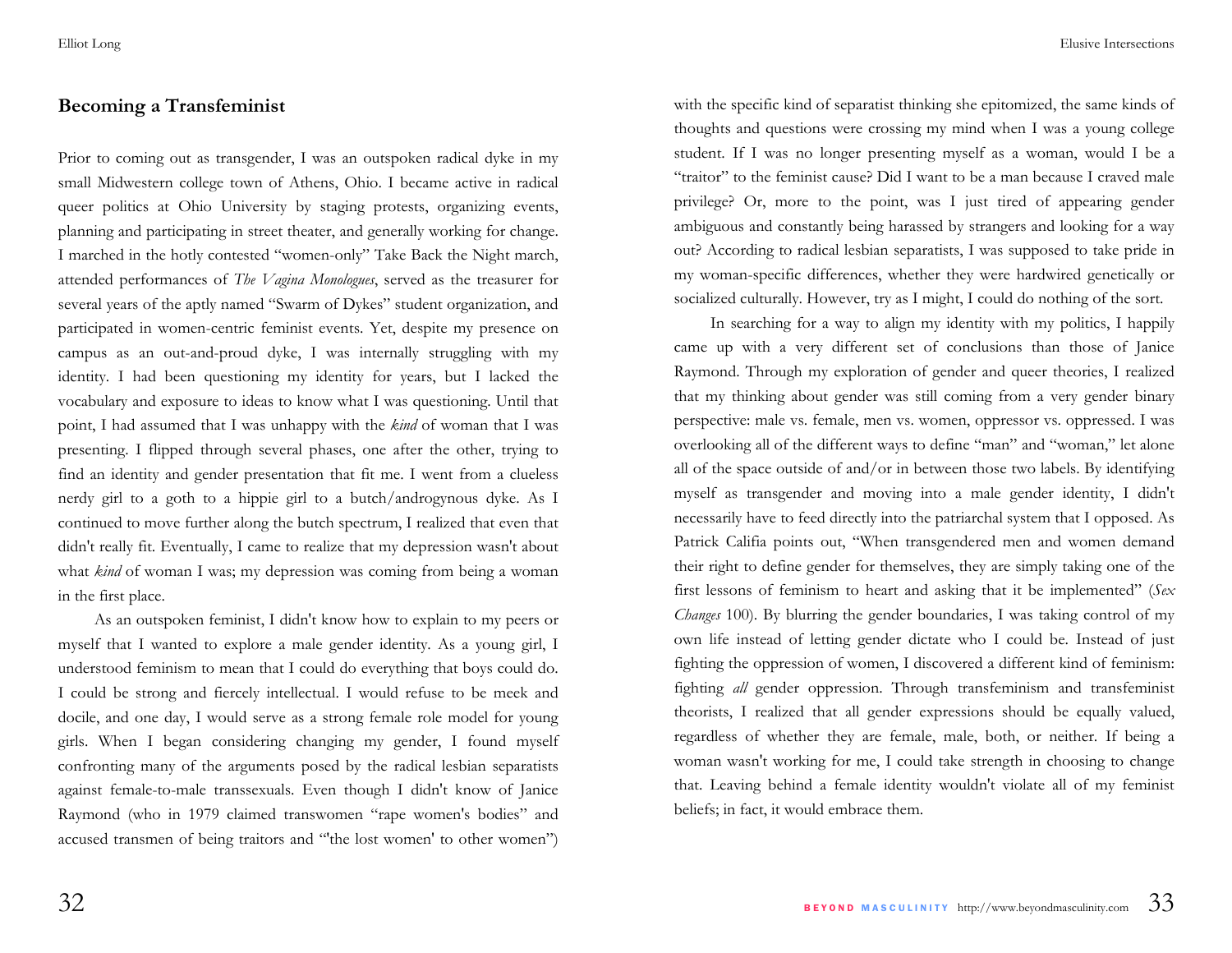### **Assimilating Into an FTM Transsexual Role**

In considering transitioning, I knew from the beginning that there would be many limitations to how far I could go in passing as a normatively gendered man. I would always be 5 foot  $4\frac{1}{2}$  inches tall, have a small frame, wider hips than a typical male body, small hands and feet, and a youthful face. Surgical options, should I ever choose to pursue them, would still leave me with large scars and results that, in my opinion, came at too high a cost for a lack of quality and functionality. While I could legally change my name, I knew that my former name would still follow me around on job applications, background checks, and past accomplishments. When I returned to my childhood hometown to visit, I would not be able to escape all of the people I knew pre-transition, let alone my family. It would be extremely difficult – if not impossible – to have my legal sex on my Kansas birth certificate changed. Even if I *wanted* to do so, I would never be able to fully assimilate myself into a male gender role and appearance.

 Also, as a dyke, I was not very butch. I spent my spare time knitting, and I was a classically trained clarinetist. I did not care for sports, and everything I knew about football came from marching band in high school. Cars did not interest me in the slightest. However, I knew plenty of men who had no interest in those things, either. I had no interest in upholding the ridiculous gender standards of being a "man," just as I had no interest in upholding the standards for being a "woman." And, as Judith Halberstam points out in *Female Masculinity*, FTM transsexuality is not just an extension of butchness by a matter of degree; gender identity and expressions of masculinity don't always follow an exact linear relationship (151). Becoming a man was not about butchness for me but something else entirely. I would need to construct my own queer version of masculinity, and as Halberstam states, "Masculinity, of course, is what we make it" (144). Consciously disregarding the pressures to fit into one gender mold or another allowed me

to construct a version of queer masculinity with which I could be comfortable.

 And, truth be told, the idea of completely assimilating myself into a traditional male appearance and role scared me. I enjoyed the looks of confusion. I didn't want to look "normal" or pass as just another straight middle class white guy. I enjoyed having my radical politics assumed by my appearance, and I was afraid of losing that. I had spent years being harassed by straight white guys, and the last thing I wanted was to be assumed to be one of *them*.

 By assimilation, I am referring to the erasure of all people that don't fit the white, upper-middle class, "we're just like you" mold of mainstream America. People of this mindset are concerned only with solving their own inequalities, often at the expense of others. As a queer transgender person, there are several layers of assimilation with which I must contend. First, there was the pressure to assimilate myself into the role of a "transsexual man." After I started to pass as a man, there was a pressure to assimilate into a normatively gendered man by changing my behaviors and presentation. And now, as a queer person, there is still the pressure from the gay community to assimilate into the heterosexual mainstream. I will explore each of these later in this essay.

 Assimilation should not be overlooked as a minor problem in the system. Queer author and activist Mattilda Bernstein Sycamore observes:

I can't tell you how many times I've been presented with the argument that fighting assimilation takes away from the 'real' battle, which is fighting anti-gay violence. This false dichotomy hides the fact that assimilation *is* violence, not just the violence of cultural erasure, but the violence of stepping on anyone more vulnerable than you in order to get ahead. (5)

As Bernstein points out, assimilation is a part of anti-gay violence, only it is directed at those with less power and privilege. Perpetuating this image of "we're just like you" causes the assimilationist gay movement to toss aside issues like "gender identity" in hate crime legislation because they think it will be less likely to pass, disregarding the fact that violence against transgender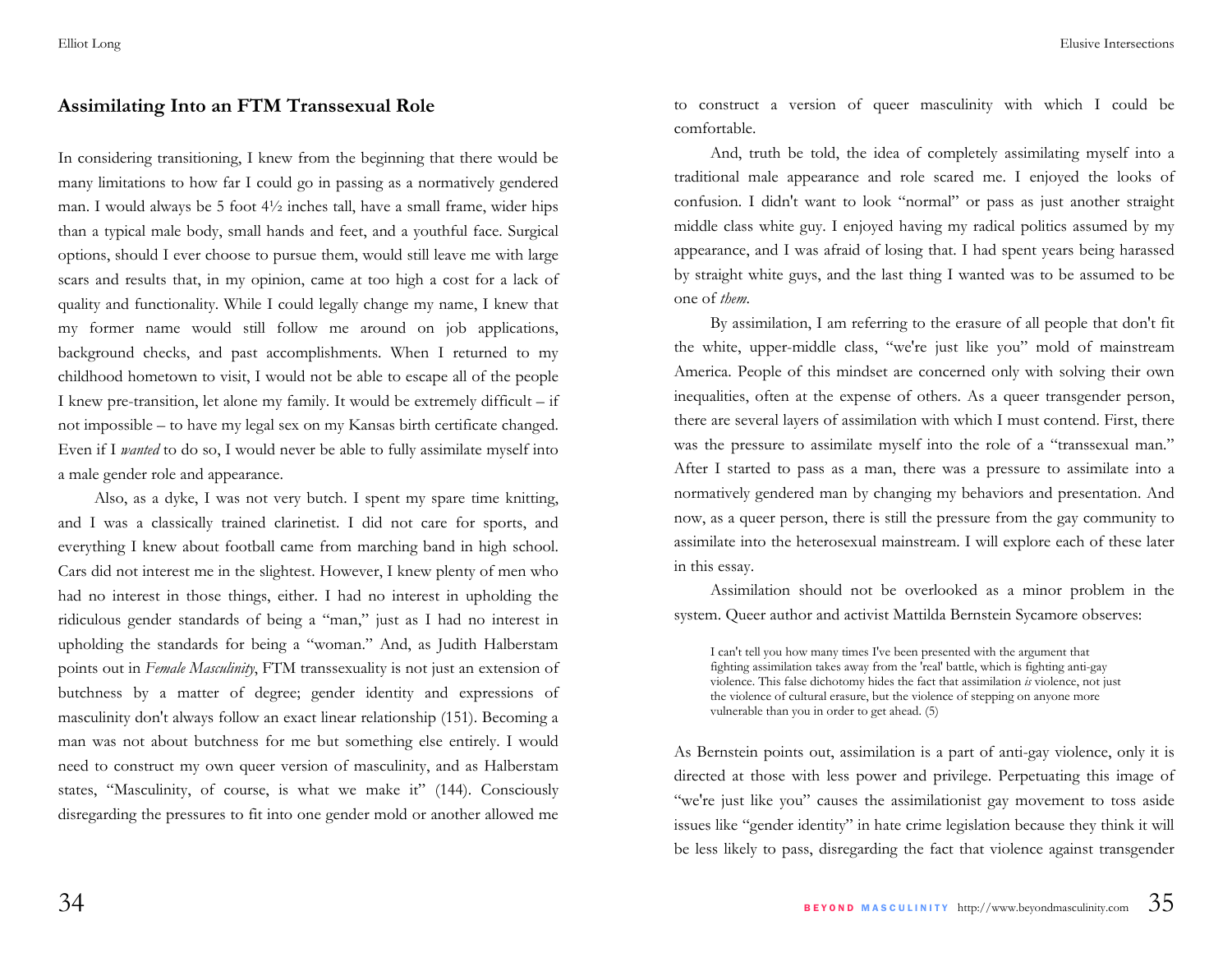people occurs at *much* higher rates than against sexual minorities. Assimilationist politics ignore those queers on the fringes – the genderqueers, the sex workers, queer people of color, the homeless queer youth – and leave them to fend for themselves. They ignore issues of race and class entirely. Inevitably, "assimilation" means "erasure" of every person that does not fit the most narrowly defined and privileged lesbian or gay man. In the end, assimilationists alienate people who could have been their allies and weaken their own movement though their exclusion. Just as transgender issues are often erased from the gay assimilationist agenda, genderqueer identities are often ignored from the transgender – or, more specifically, transsexual – agenda for legal protections and access to medical care.

 For years, assimilating myself into a binary gender category had been out of the question. I had been living in a gender ambiguous state to some degree since my freshman year of high school when I cut my hair boyishly short. While working as a cashier at a retail store, customers would make rude remarks and small children would constantly ask if I was a girl or a boy. When I started college, professors of my classes would stumble awkwardly as they tried to figure out how best to refer to me. The inevitable searches at airports would always lead to confusion of who should search me – the male security guard or the female security guard. And, of course, people would stop me in the bathroom to tell me I was in the wrong one (or at least double check the door for themselves to make sure they hadn't made the mistake). At first, this questioning of my gender from others confused me. I wasn't *trying* to look gender ambiguous; I just happened to like having short hair and wearing comfortable clothes. As it started to happen more often, I started to find it incredibly amusing. Eventually, their confusion began to resonate with me. I felt more comfortable when people couldn't determine my gender or when they thought I was male. Every time that I was read as not-female in someone's head, I saw it as a personal victory. I started trying to look even more masculine. I started binding my chest as flat as possible when I was a junior in college, and I began passing more often as a boy. A few months

later, I started going by the name Elliot and asked people to use masculine pronouns when referring to me.

 My main motivation in transitioning, though, was not about how other people perceived me or a desire to fit myself into a stereotypical binary male gender role; my goal was to become more comfortable with my perception of myself and to more closely align that with my physical body and presentation. While I knew the limits of physical transition, I was not determined to push myself "all the way" with surgeries and hormones. I knew that I was uncomfortable with my current self, and I wanted to explore the options of masculinizing my body. However, the medical establishment is not set up for experimenting with hormones and surgeries. In order to begin physically altering my body, I had to contend with the medical industry and the Harry Benjamin Standards of Care – the list of standard practices in the United States for working with transgender patients.

 In order to get a prescription for testosterone, first I needed a psychologist's letter stating that I had been diagnosed with Gender Identity Disorder (GID), that I had been in therapy for at least three months, that I knew and understood the consequences of starting hormone treatment, and that I had no other mental illnesses that might be causing my "gender dysphoria." In order to get that letter, I stretched truths. I began going to my university's therapist when transitioning seemed like nothing but a vague possibility, just so I could start the three-month clock for the therapy requirement. While I was not entirely sure about whether or not I wanted chest surgery, I babbled on and on about how much I hated my body. I also had to submit to psychological testing to establish that I had no *additional*  mental illnesses (as, clearly, I already had one in their minds). In short, assimilation into the role of a transsexual man was required before I could take control over physically altering my body.

 Even within the FTM community itself, there is an underlying pressure in transitioning: in order to *really* be transgender, a person has to change their name, dress a particular way in order to maximize the ability to pass, begin hormone therapy, then, finally, have chest reconstruction surgery. Genital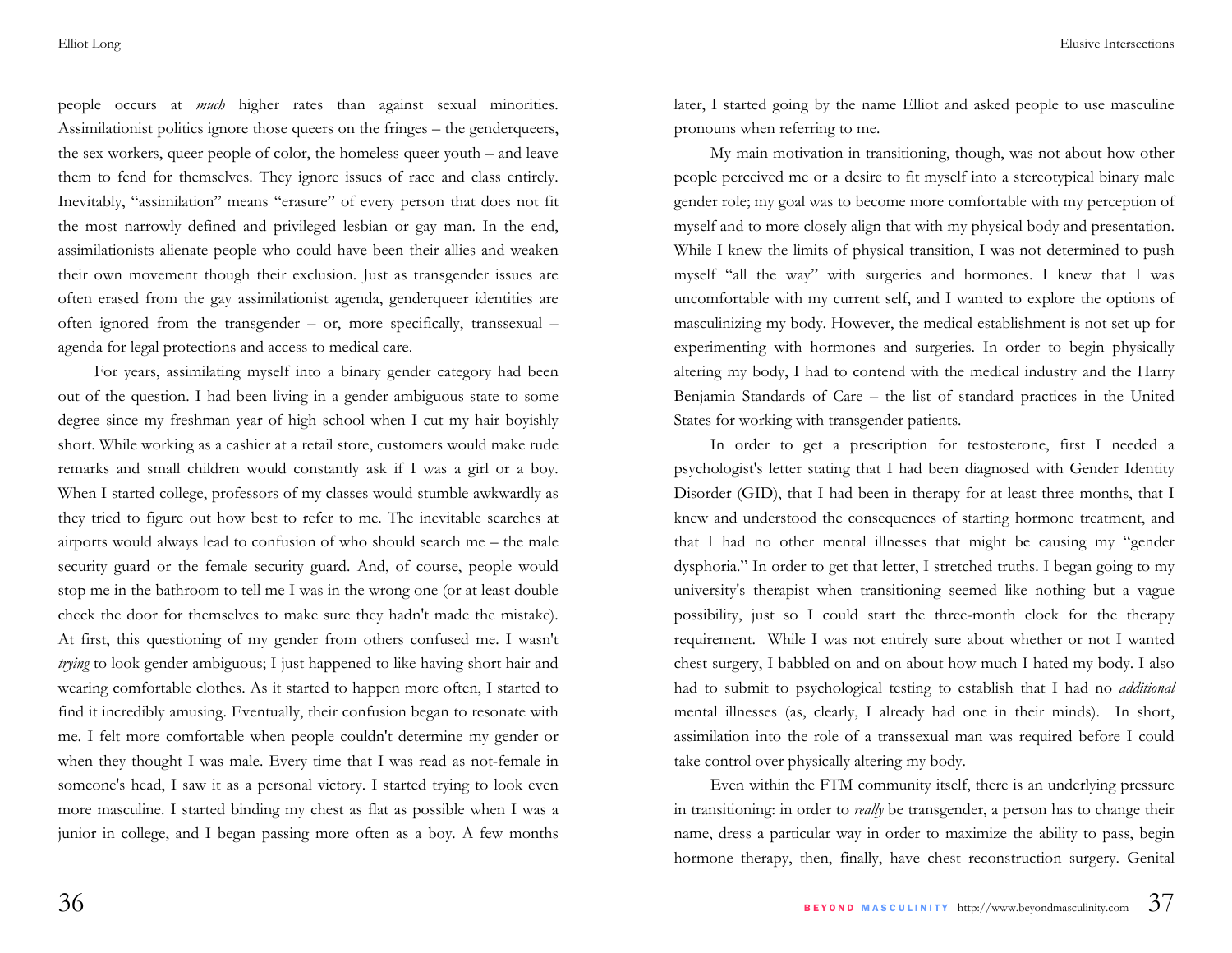surgery, because of the extremely high cost and poor results, is typically seen as optional rather than mandatory. I was sure that I wanted to change my name, but I felt uncertain about hormones and surgery. However, in order to prove myself, I felt that I should want these things, too.

 While I was making up half-truths about my identity and my relation to my physical body, I was only thinking about my personal transition goals and not considering the wider implications of my actions. I said what I thought I needed to say in order to get that letter for testosterone. I was not considering how my actions were affecting my doctor's perception of all transgender people, especially the trans students who would be following me into that office in future years. The political implications of my actions didn't even enter into my realm of thought. When no one tells the truth and only feeds the medical industry what they want to hear, it's no wonder that doctors hesitate to offer services to someone who tells a different story for fear that they are not "trans enough"!

 These choices about what to disclose to doctors have real consequences. When Lou Sullivan requested a phalloplasty in 1980 at the Gender Dysphoria Program in Palo Alto, he was denied on the basis of his sexual attraction to men. He could have easily lied about his sexual orientation by claiming to be a heterosexual man in order to be approved for surgery, but he chose not to as a political statement. In explaining himself, he stated:

When I applied to your program, I knew I had an 80% chance of being rejected, but felt it was important to add my special circumstances to your list of statistics. . . It is unfortunate that your program cannot see the merit of each individual, regardless of their sexual orientation. The general human population is made up of many sexual persuasions – it is incredible that your Program requires all transsexuals to be of one fabric. I had even considered lying to you about my sexual preference of men, as I knew it would surely keep me out of your Program, but I felt it important to be straightforward, possibly paving the way for other female-tomale with homosexual orientations – and we do exist. (Stryker 68)

Sullivan knew that telling the truth would prevent him from getting the surgery that he desired, but he did so as a conscious political decision. In doing so, he helped make it easier for queer FTMs in the future to be out about their sexual orientations. He helped broaden the definition of what it meant to be FTM beyond a strict set of criteria that everyone has to meet.

 Even now, 27 years later, assimilating into a narrow view of what "transgender" means is still an issue. In the essay "Mutilating Gender," Dean Spade chronicles his attempts at getting a psychologist's letter to allow him to have chest reconstruction surgery. Once again, he could have easily lied about wanting hormones, wanting to live as a normatively gendered man, but he made a political choice not to do so. Spade writes:

The counselor at the L.A. Free Clinic decided I wasn't transsexual during the first (and only) session. When I told him what I wanted, and how I was starting counseling because I was trying to get some letters that I could give to a surgeon so that they would alter my chest, he said, "You should just go get breast reduction."… To this counselor, my failure to conform to the transsexuality he was expecting required my immediate expulsion from that world of meaning at any cost. My desire couldn't be for SRS [Sex Reassignment Surgery] because I wasn't a transsexual, so it must be for cosmetic surgery, something normal people get. (324-325)

Spade goes on to discuss conversations he had with other FTMs regarding his counseling experiences. Through his conversations, he found that many could relate to his story and his identity. However, all he received from these people were more ways of lying and ways of getting around the system, which he politically refused to do. In assimilating myself into a standard "transsexual male" role, I was perpetuating this erasure of genderqueer people who wish to alter our bodies. I was feeding into the same narrow definition of FTM that I detest. Through this erasure, I was doing violence to my own body and, even more so, my identity.

 Despite my later moral qualms regarding my strategies, I did get my letter diagnosing me with GID (Gender Identity Disorder) and qualifying me for hormone treatment. Over the summer of 2005, I injected my first shot of testosterone with the intentions of only taking it a shot at a time. If I was unhappy with what was happening to my body, I would quit that instant and never do another shot again. I started at a half dose in an attempt to slow down the physical changes, and I gradually increased the dosage over the following year. I began to feel present in my body in a way that I had never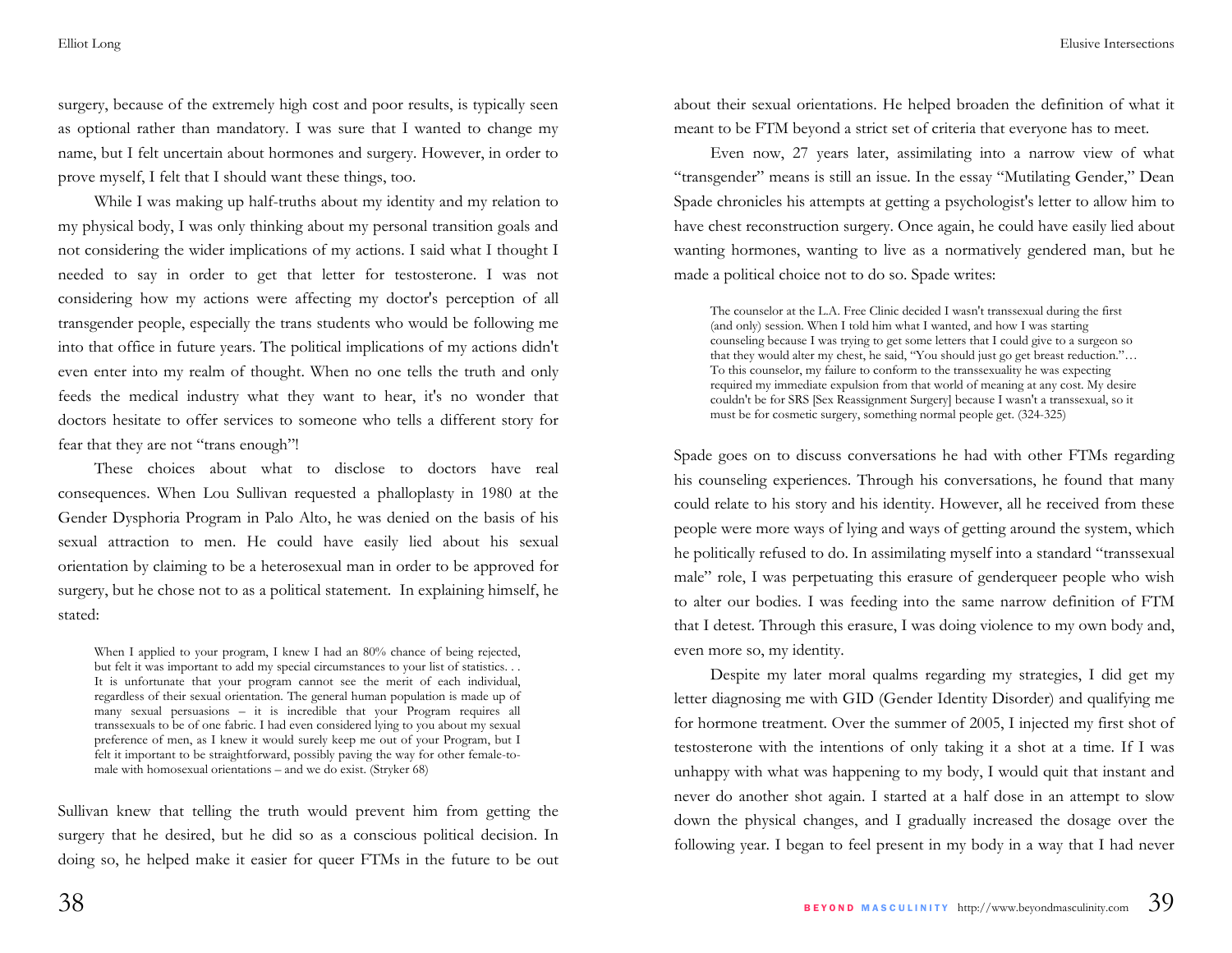felt before. Like many other transmasculine people, I became fascinated with the changes and became aware of my appearance in a way that I had never experienced. After ignoring my body for so long, I was fascinated to watch my body fat distribution shift, my muscles strengthen, my shoulders grow broader, my stomach grow a "happy trail." My voice began to drop noticeably within months, quickly shifting the perception of me from a preadolescent boy to at least the teenage range. My facial shape began to shift, and facial hair slowly began to grow in. My first adolescence had left me feeling betrayed, but everything this time around was new and fascinating. Through testosterone injections, I found a way to claim ownership of my body.

 After moving to a new city last year, I had to find a new doctor to prescribe me testosterone. I was asked many of the same questions that I had been asked by my therapist when I was first trying to get a GID diagnosis. This time, however, I didn't feel as inclined to lie. Perhaps it was because I was confident that, since I had already been on testosterone for the past two years, there would be no reason for her to withhold it from me now. However, when I answered that I hadn't really begun questioning my gender until I was 20 years old, my doctor seemed shocked.

 "You mean you haven't *always* felt like you were a boy?" she asked. "No," I answered honestly.

 She asked several more pointed questions and was obviously uncomfortable with my answers. In the end, she reluctantly wrote me a prescription for one more vial. If I hadn't already been on testosterone for so long, I don't know if she would have given me the prescription. Through our dialogue, though, I can only hope that her idea of what it means to be transgender was called into question.

 It is only by telling the truth and telling our stories that the medical industry will come to see that all trans people cannot be fit into a one-sizefits-all mold. People like Lou Sullivan and Dean Spade sacrificing their own desires as a political statement helped pave the way for others to not have to conform to a very narrow definition of FTM. Though I have already done damage with my past actions by lying to the medical industry, I still control how I portray myself to the medical industry in the present and future. Rather than doing what I need for personal gain, I am beginning to consider the wider implications of my actions for both myself and others.

### **Assimilation Into Manhood**

The pressure to assimilate myself into the role of a "transsexual man" is hardly comparable to the larger pressure to assimilate into the role of a normatively gendered man. As a transmasculine individual, I am supposed to want nothing more than the ability to pass as a man and hide my entire female past. In his essay "Look! No, Don't!" Jamison Green observes:

We are not supposed to want attention as transsexuals; we are supposed to want to fit in as 'normal' men. We are supposed to pretend we never spent 15, 20, 30, 40 or more years in female bodies, pretend that the vestigial female parts some of us never lose were never there. In short, in order to be a good – or successful – transsexual person, one is not supposed to be a transsexual person at all. (120)

In other words, if I was *really* transsexual, then I would do everything I could to pass as a man and erase or rewrite my entire past prior to starting to transition. And, as Green points out, the ideal situation is the unattainable: to have never been transsexual in the first place. I played the role of a transsexual man in order to gain medical access, and now I have reached a point where I *can* pass as a non-transsexual man. However, I find myself recoiling from fully doing so for several reasons.

 First, it would be easy to assimilate into the mainstream based on my whiteness, my perceived maleness, my mostly normatively-gendered appearance . . . but at what cost? Assimilating myself would mean denying my first 20 years of living as a "woman," dyke or otherwise. It means denying formative experiences, old friends, my experiences of sexism as a woman, the parts of dyke culture that have stuck with me through all of the physical changes. Making up lies about growing up as a boy or simply omitting a story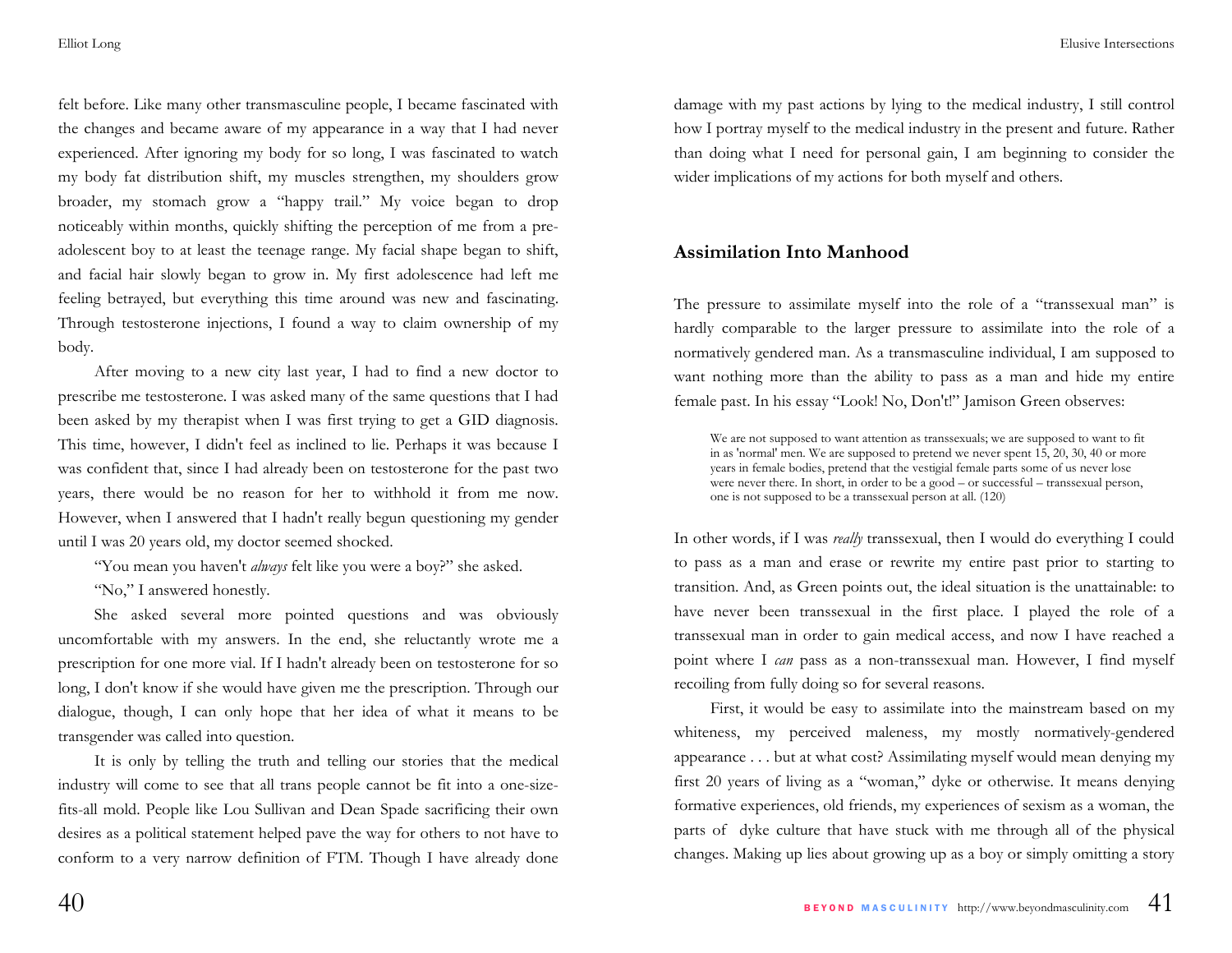that comes to mind only make me feel as though I'm digging a deeper well of shame and secrecy within myself.

 Even the act of legally changing my sex on my driver's license presented me with a moral and political dilemma. When I recently moved from one state to another, I took advantage of an ambivalent and/or inattentive Bureau of Motor Vehicles clerk. While my previous driver's license bore a very blatant "F" next to "Sex," my new license proudly reads "M." Initially, I was very excited. Now, I can get a passport that shows my legal sex as male. I can switch over the sex marker on some of my old school records if I want. Surface level interactions involving my identification such as buying beer, going out to clubs, and dealing with airport security no longer involve outing myself as transgender as long as I'm passing as male. After the initial excitement wore off, I reconsidered what I had just done: am I thwarting the system by changing my legal sex the "wrong way," redefining the idea of "man" in such a way that I can still possess female anatomy, resist surgically altering my body, and still legally be "male" in the eyes of the state? Or am I feeding into trans invisibility by seeking out a way to conceal my female past? These are difficult questions, to say the least, and I'm still not certain of the answers.

 Even though I have physically changed toward the male end of the gender spectrum, I find that I am still in control of how much I pass as male or female to varying degrees. With biology working against me with my small stature and the tell-tale signs of my female past, a gender is often assigned to me by outsiders based on my body language, mannerisms, and intonation. When I follow the binary standards for male behavior, I am more likely to pass as a man, and usually a gay man at that. If I choose to ignore or disobey these rules by crossing my legs at the knees or gesturing too much, I still occasionally find myself designated to the "female" or the "too-androgynousto-tell" box that makes people uncomfortable. While I felt pressured into fitting these behavior standards in order to pass at the beginning of transitioning, I am starting to resist that pressure and move back toward the middle ground of presentation.

I am finding a way of living comfortably with myself and my gender presentation without being forced to hide my female past in order to do so. Indeed, the only solution to becoming a whole person is to refuse to assimilate and to embrace the idea espoused in Sandy Stone's "Posttranssexual Manifesto." I must go beyond just trying to pass as a desired gender. The only way that things are going to change for transgender people is for us to be vocal and visible about being transgender. By being vocal about our transgendered selves rather than trying to assimilate into the role of either "man" or "woman" (thus becoming "posttranssexual"), trans people open new realms of possibilities of physicalities and identities. Claiming our histories – including those pre-transitioning – allows us to reclaim power in our bodies and to make space within established identities for ourselves to exist.

 Of course, it is impractical to ask someone to be "out" 100% of the time in all situations. When I meet a person for the first time, I don't assault them with an in-depth discussion about my gender identity and how that relates to my presentation. As someone who works with at-risk elementary, middle, and high school students, I don't take the time to explain my sexuality and gender to every student who needs help with math homework. However, if students ask questions about me, I would like to answer honestly. Also, if I am expressing my gender in what feels true to me and that happens to coincide with a traditional male appearance, why should that be a problem? The key for me is to be out as transgender in social situations, out to my friends and family, and to be vocal about my trans politics when I need to speak up. I want to feel comfortable discussing my past and not feel stifled into a role as ill-fitting as the female role was for me before I started transitioning. I want to be in control of physically altering my body, regardless of how I identify, regardless of whether or not my body fits into a strictly-defined category. I don't want to be forced into obscuring my past in order to function in the world; I want to be a whole person.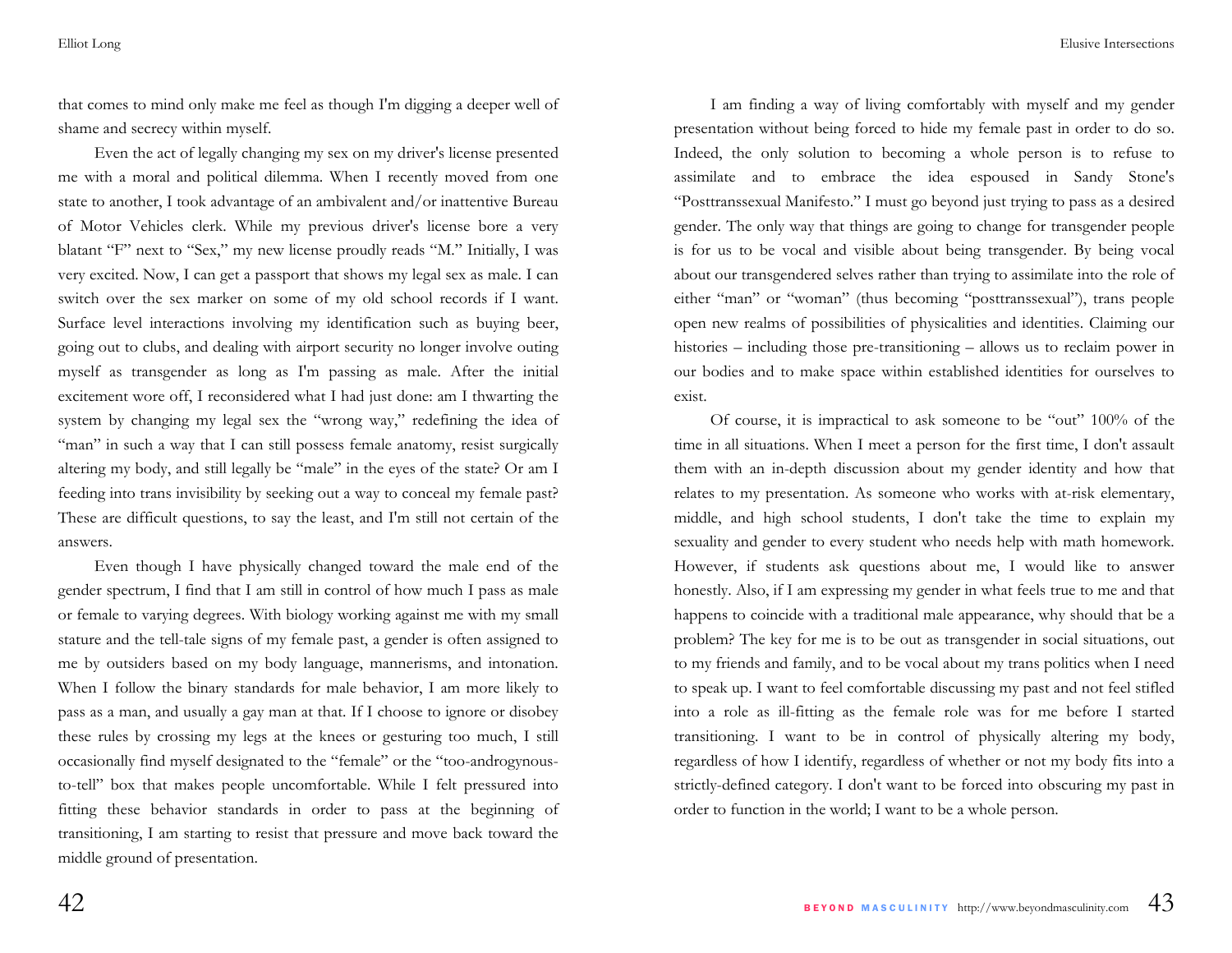### **Attraction Outside of the Binary**

Even though my outer appearance may be able to conform more or less to a binary gender category, my physical body has moved into territory where it cannot be neatly classified as either male or female. My politics and identity as a transgender person play out most clearly in the changing physicality of my body and the way that I navigate this in sexual relationships.

 After years of testosterone injections, I have a medically-constructed body that is unintelligible to a society upheld by a strict gender binary. How am I supposed to feel attractive and empowered in my body and sexuality when mainstream and gay cultures leave no space for bodies outside of the male/female binary? How do I describe my relationships in terms of the labels "gay" and "straight" when I am not firmly in one of those two categories? Sexual orientation binaries are just as impossible for me to navigate as gender binaries. Even the label "bisexual" implies that there are only two sexes from which to choose, thus excluding bodies like mine from the realm of attraction.

 People are often fascinated by my physical body, but it is usually in a way that strips away any sexuality that I have. When people ask me questions about surgeries, it is rarely because they find it attractive or appealing. These questions are usually asked with freakish and desexualized overtones. Often, others try to reduce my identity to my physical body and sexed characteristics, specifically to whether or not I have a penis. After all, how can I even consider myself a "man" (or, at least, "not woman") when I don't have a dick? Even when these questions are asked with the implication of finding my non-binary body attractive, it is often in a fetishistic way – reducing me and my body to a fantasy waiting to be fulfilled. In the first case, I am stripped of having any sexuality; in the second, I become only a sexual object. Where is the happy medium?

 Even *as a transperson* I am supposed to see my own body as nonattractive and deny my own sexuality, according to the traditional medical discourse. As Jason Cromwell argues in his essay "Queering the Binaries," "Within the narratives made available through the medico-psychological literature (and, for that matter, through published autobiographies), both MTF and FTM transsexuals are disgusted by and hate their genitalia, and, by implication, sexual acts of any kind are considered equally disgusting and abhorrent" (515). However, this model of self-repulsion hardly reflects my own experiences.

 Before I started transitioning, I was admittedly less comfortable with my body. Rather than really thinking about my identity and its relation to my physical self, I survived by ignoring my physical body altogether. As I began exploring my gender identity, I started questioning my investment in my physical self. I began to really look at my body to see what it had to offer and what I wished to change. When I began testosterone injections, the gradual physical changes gave me a heightened sense of self-awareness that bordered on narcissistic. This obsession with my newly discovered body was spurred on by my testosterone-induced leap in libido. I became fixated on exploring my sexuality.

 While I had an aversion to vaginal penetration before starting to transition, it fascinated me once I moved into a more male-identified gender. I had never slept with men as a woman, but I was more than ready to explore that territory with queer men with my altered body. My experience was similar to that of author and activist David Harrison: "The whole point of my gender transition was to free myself up. If something feels good to me, I'm not going to stop doing it because it doesn't fit someone else's notion of what a man is" (132). I had found a way to feel more comfortable and present in my body, and I was going to explore that in every way that I could.

 I also found it easier to explore relationships and my sexuality once I began to transition. Rather than making it impossible for me to connect with people sexually, changing my body helped me become more confident and comfortable with myself. My confidence and comfort with my body went much further in establishing relationships with people than my discomfort with my strictly female body had allowed me to do.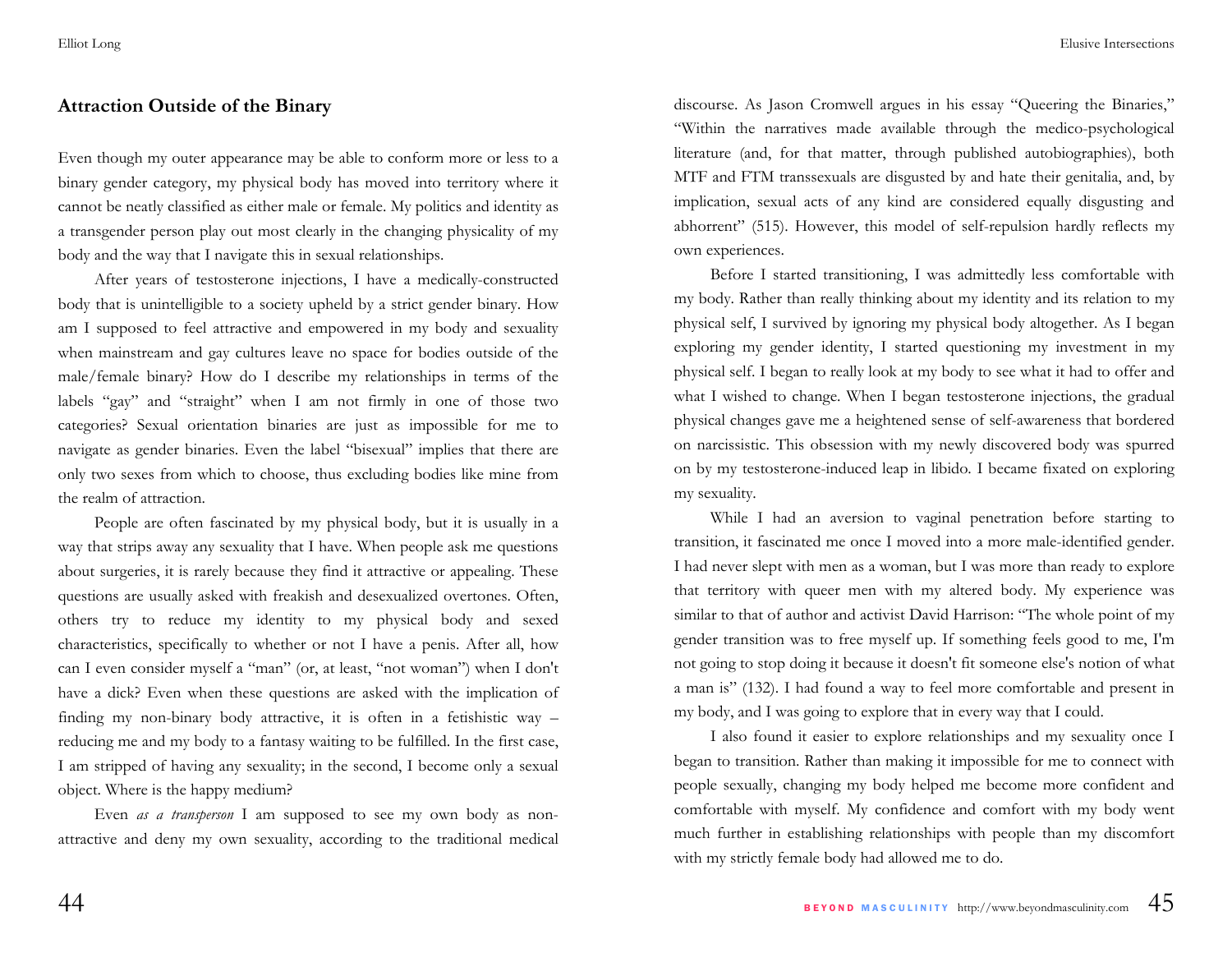Elusive Intersections

 A challenge in establishing relationships with partners, though, is dealing with labels and identities. By this point, I have dated partners coming from a variety of sexual identities: gay, lesbian, queer, straight, bisexual, and/or something else entirely. While labels can be useful in forming social movements or conceptualizing ideas, they can become an obstacle in forming relationships that aren't easily categorized. If a gay man is in a relationship with me, how does he negotiate his gay identity in relation to his attraction to my body? How much do outside forces, identity politics, and cultural norms play a role in his response to his attraction to me? Sometimes, the outside forces are too much to overcome and the relationship quickly falters. Other times, my partners have been readily accepting of and attracted to my physical body, regardless of the implications toward a specific identity label.

 As a person outside of the male vs. female gender binary, I struggle to assert myself in a gay vs. straight world. I prefer fluid and inclusive sexuality labels like "queer," "pansexual," or "omnisexual" to describe myself and my sexuality in order to create space for bodies outside of the binary to be visible and desirable. By reclaiming our bodies as attractive through physical alterations that we initiate, we are able to create room for trans bodies to be attractive. I have reconstructed my body through testosterone injections in such a way that I am comfortable in living in it, and presenting my nonconforming body as one that can be sexually desired is a political act within itself. In refusing to assimilate my body into the idea of what a man's body or a woman's body should look like, I am challenging society's ideas of gender and sexuality on a very personal level.

### **Intersections**

Coming out as transgender did not mean that I had to toss out my feminist politics; to the contrary, coming out as trans helped me to become a better feminist by becoming aware of a new layer of gender oppression based around a gender binary system. While some of my actions have been damaging, such as lying to the medical industry in order to reach my personal objectives, I have become aware of the problems with these actions in the perception of transgender people as a whole. Through accurately presenting myself to the medical industry instead of assimilating into a strictly defined role, I continue to complicate and expand any narrow definition of what it means to be transgender. Rather than choosing to pass as a "man" in all facets of my life, it is important to me that I continue to out myself – to become "posttranssexual" – in order to effectively challenge the oppressive gender system instead of reinforcing it. By claiming ownership of my trans identity and my non-normative body, I am able to become empowered in myself and to reclaim my sexuality.

Even though I may not know precisely where my journey is taking me, it is important for me to continue living my life in a way that feels truthful to how I see myself and to my political beliefs. I have yet to find a place where I feel entirely comfortable, but I have been moving progressively closer since I chose to begin addressing my identity issues. As I navigate my way through different gender expressions, I hope to get closer to that elusive place where my identity, my politics, and my physical self converge.

#### ABOUT THE AUTHOR

*Elliot Long is a radical queer vegan who hails from the outskirts of Wichita, KS. He holds a Bachelor of Music from Ohio University and is currently pursuing an MFA in Creative Nonfiction Writing from the University of Southern Maine. In addition to radical politics, Elliot is passionate about biking, public transportation, educating himself and others, and delicious vegan food.*